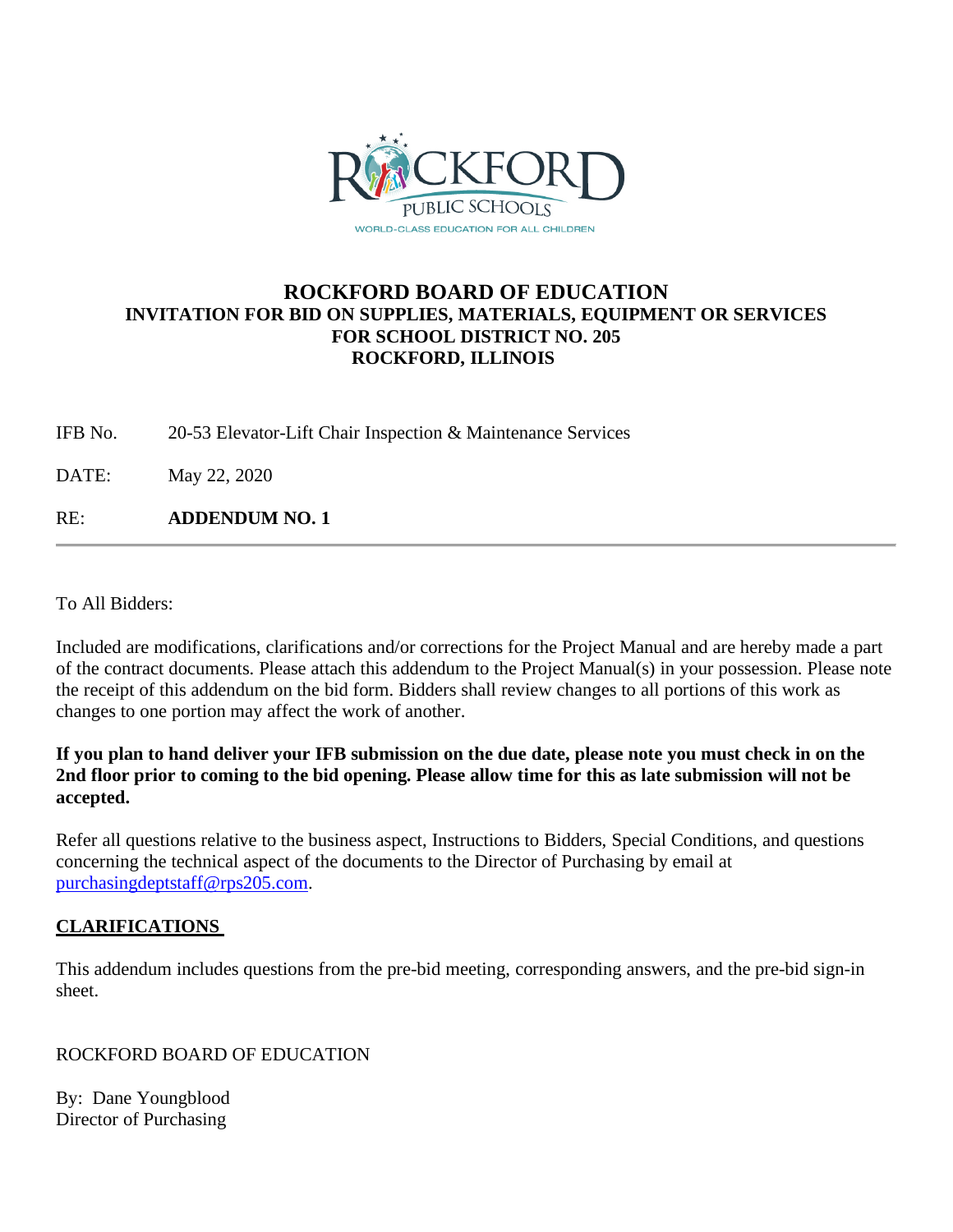### **CLARIFICATIONS**

Below are questions from the mandatory pre-bid meeting and corresponding answers.

- 1. Is the contractor responsible for Category 1 and Category 5 testing? Yes.
- 2. When was the Category 5 testing last completed? Category 5 testing needs to happen on all District lifts within the first 2 years of the contract.
- 3. How often is fire testing done? Annually.
- 4. Are service calls covered under the contract? Yes.
- 5. How can a contractor set up a site visit? Contractors should contact the Purchasing Department at PurchasingDeptStaff@rps205.com to schedule a site visit.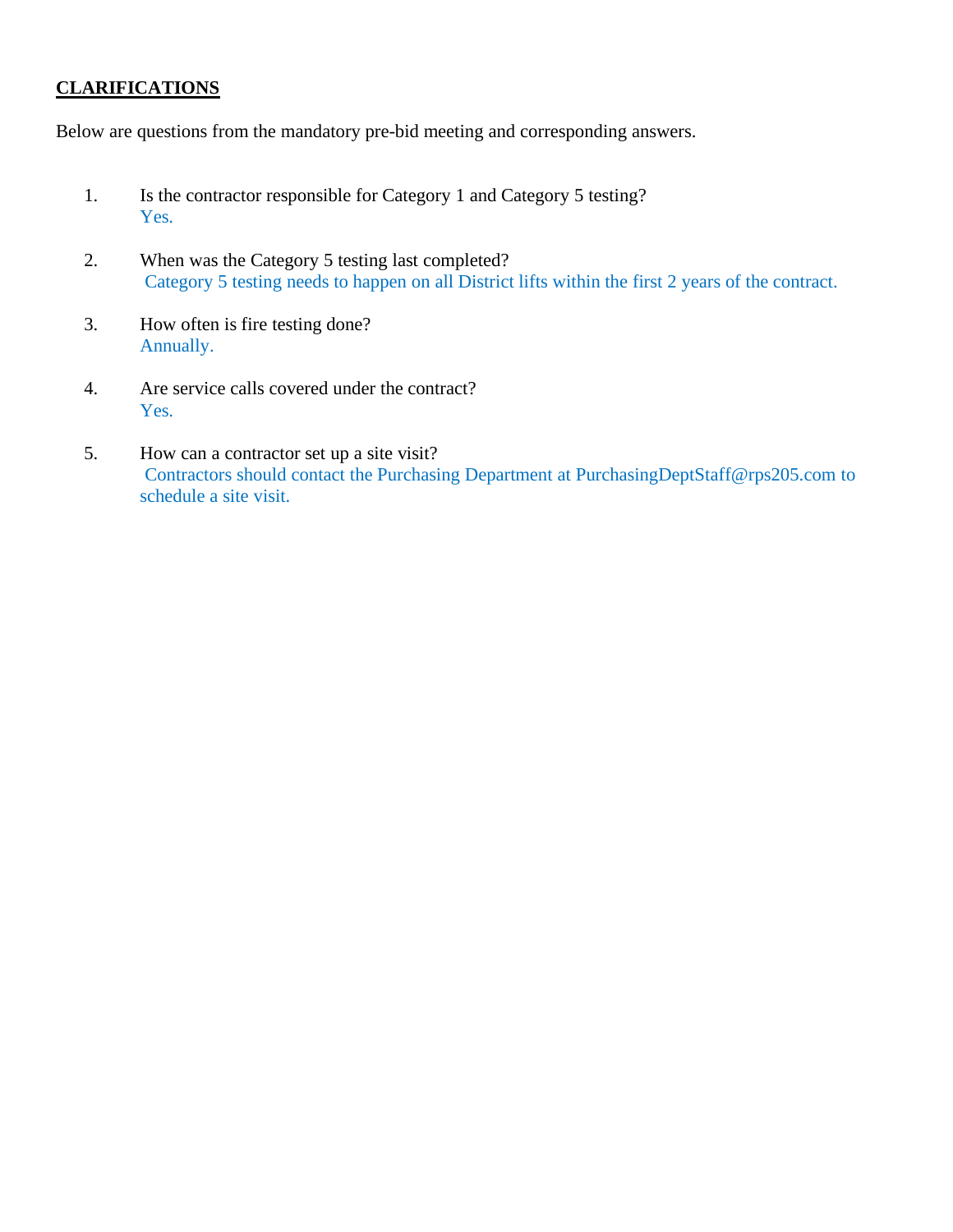# PRE-BID CONFERENCE OPENING STATEMENT

Welcome to the mandatory pre-bid conference for IFB 20-53 Elevator-Lift Chair Inspection & Maintenance Services for the Rockford Public Schools.

The purpose of this meeting is to receive input, comments, questions, clarifications and suggested changes relative to this solicitation. As a reminder, the only acceptable changes to the Bid/RFP are formal Addenda published by the RPS Purchasing department. Additionally, the Addendum may address other issues identified by the School District.

The goal of today's meeting is to increase your knowledge of the solicitation as it is written and provide an information mechanism in which you may advise the School District of any changes it should make. Consequently, any changes you wish the Rockford Public Schools to consider must be submitted in writing to the Purchasing department before the deadline as expressed in the solicitation.

We will try to answer as many of the questions as possible. If we cannot answer a question today, we will defer that answer to the published Addendum. Additionally, minutes from this pre-bid conference will be published in the Addendum.

- $\triangleright$  Bid Opening is scheduled for June 2, 2020 at 2:00 pm Rockford Board of Education, 6th floor Conference Room. Late bids will not be accepted. Faxed or emailed bids will not be accepted.
- $\triangleright$  Board Approval June 9, 2020.
- $\triangleright$  Bid RFI Procedures All written correspondence during the bid process MUST be sent to Dane Youngblood, Director of Purchasing, via email at PurchasingDeptStaff@rps205.com. Last RFI will be accepted until May 22, 2020 at 12 pm. Last addendum will be issued by May 26, 2020 at 4:30 pm.
- $\triangleright$  Addenda will be emailed to all attendees at the pre-bid conference, posted on the RPS website and Demand Star.
- $\triangleright$  PLEASE reference the REQUIRED FORMS CHECK LIST for all documents that must be submitted with your bid offer form. All forms must be properly completed, signed and submitted or your bid will be deemed non-responsive.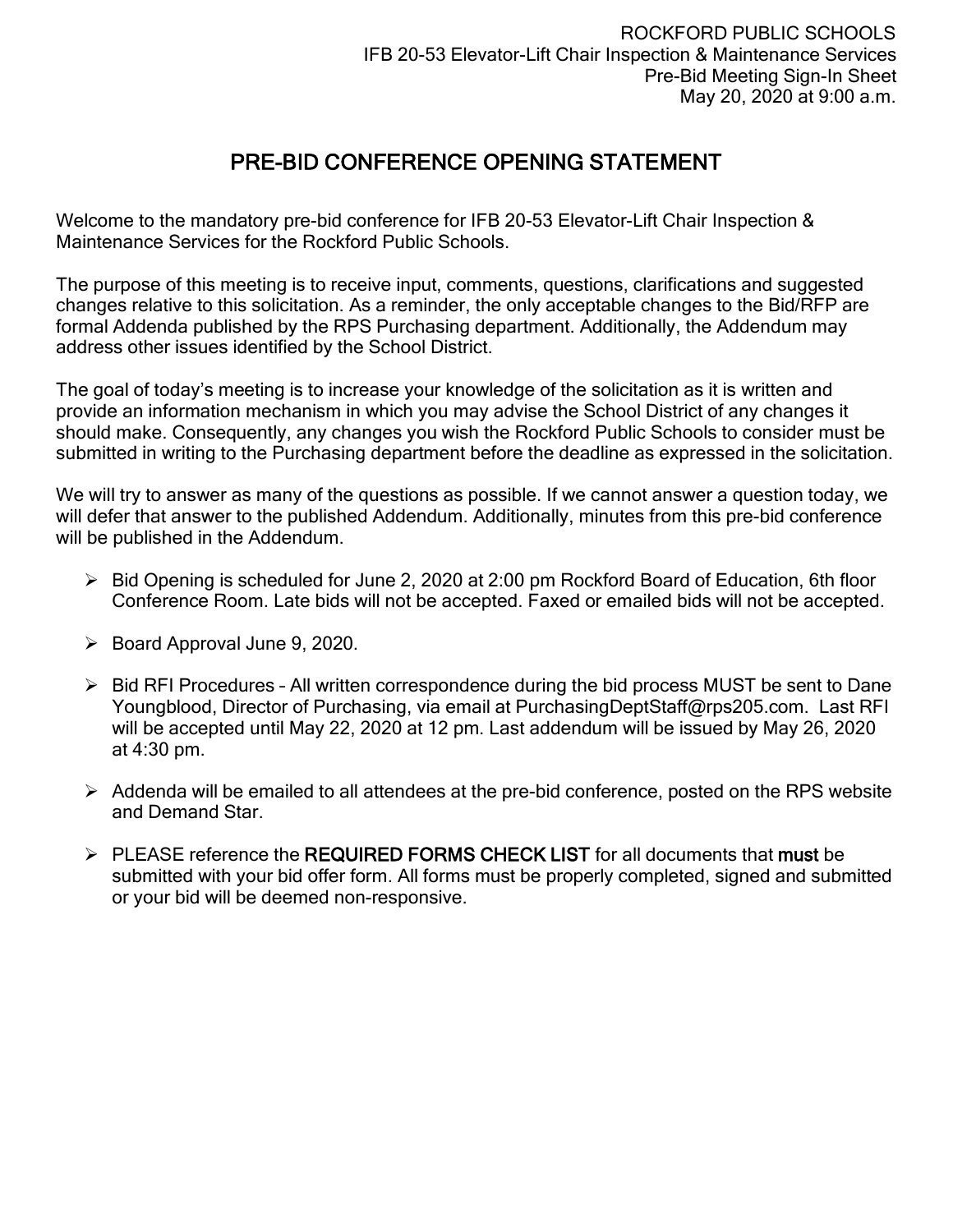ROCKFORD PUBLIC SCHOOLS IFB 20-53 Elevator-Lift Chair Inspection & Maintenance Services Pre-Bid Meeting Sign-In Sheet May 20, 2020 at 9:00 a.m.



# PRE-BID MEETING SIGN-IN SHEET

IFB 20-53 Elevator Lift-Chair Inspection & Maintenance Services

PLEASE WRITE EMAIL ADDRESS SO THAT IT IS LEGIBLE IN ORDER TO RECEIVE ADDENDUM INFORMATION

|                | <b>Printed Name</b>  | <b>Company Name</b>               | <b>Company Address</b>                     | Telephone                                         | E-mail                                   |
|----------------|----------------------|-----------------------------------|--------------------------------------------|---------------------------------------------------|------------------------------------------|
|                | <b>Shannon Knapp</b> | <b>Schumacher Elevator</b>        | One Schumacher Way, Denver, IA<br>50622    | 319-406-1232                                      | Shannon.knapp@schum<br>acherelevator.com |
| $\overline{2}$ | <b>Greg Kuker</b>    | <b>Schumacher Elevator</b>        | 718 Post Road, Unit A, Madison, WI         | 319-406-1282                                      | Greg.Kuker@schumache<br>relevator.com    |
| 3              | <b>Jim Druffel</b>   | American Hoist & Manlift,<br>Inc. | 15811 Annico Drive<br>Homer Glen, IL 60491 | Phone: 708-301-<br>6510<br>Cell: 773-350-<br>2110 | jdruffel@ahmelevator.co<br>$\mathbf{m}$  |
|                |                      |                                   |                                            |                                                   |                                          |
|                |                      |                                   |                                            |                                                   |                                          |
| 5              |                      |                                   |                                            |                                                   |                                          |
| 6              |                      |                                   |                                            |                                                   |                                          |
|                |                      |                                   |                                            |                                                   |                                          |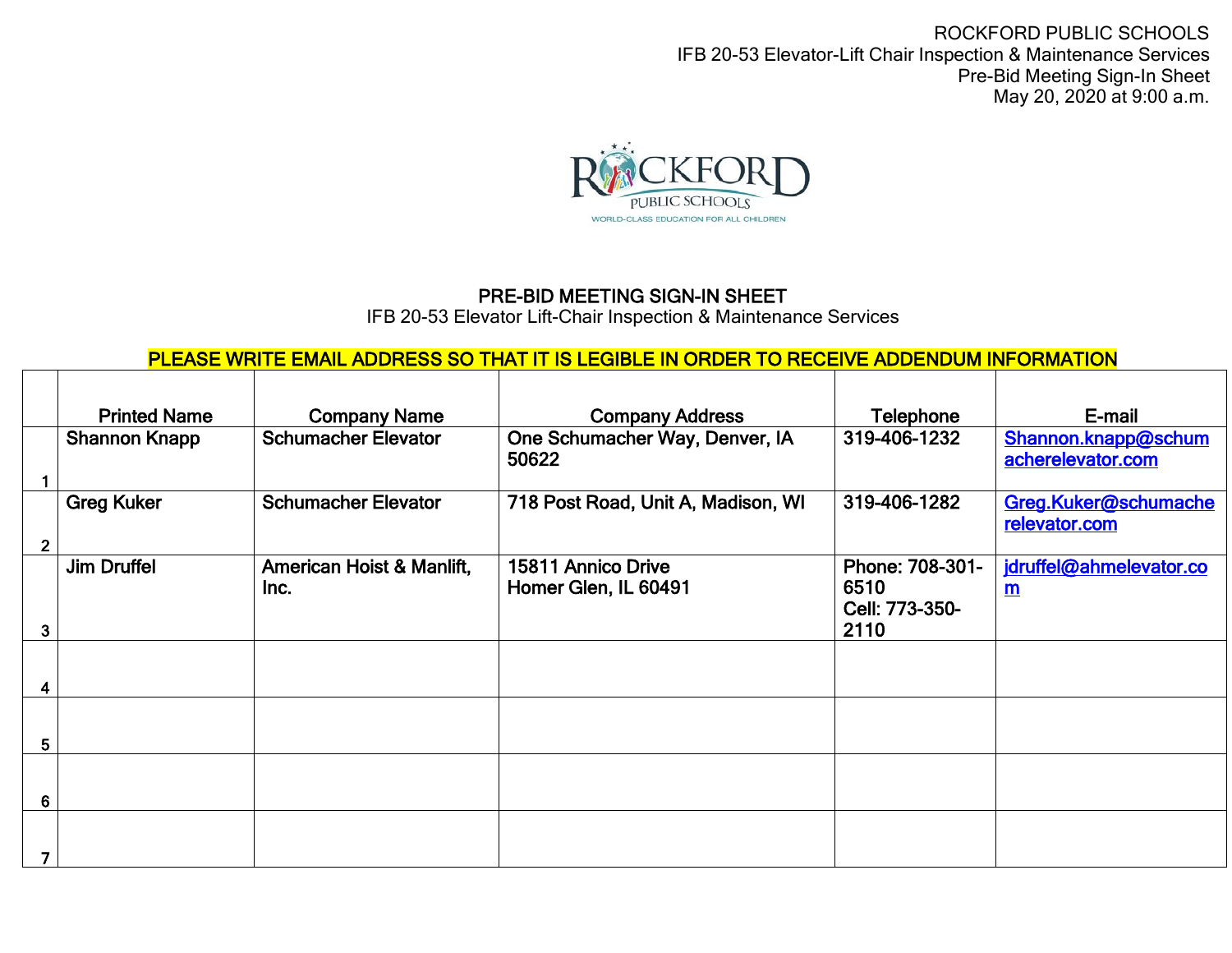# ROCKFORD PUBLIC SCHOOLS

IFB 20-53 Elevator-Lift Chair Inspection & Maintenance Services

Pre-Bid Meeting Sign-In Sheet

May 20, 2020 at 9:00 a.m.

| 8                |                     |                     |                        |                  |        |
|------------------|---------------------|---------------------|------------------------|------------------|--------|
|                  |                     |                     |                        |                  |        |
|                  | <b>Printed Name</b> | <b>Company Name</b> | <b>Company Address</b> | <b>Telephone</b> | E-mail |
|                  |                     |                     |                        |                  |        |
| $\boldsymbol{9}$ |                     |                     |                        |                  |        |
|                  |                     |                     |                        |                  |        |
| $10$             |                     |                     |                        |                  |        |
|                  |                     |                     |                        |                  |        |
|                  |                     |                     |                        |                  |        |
| 11               |                     |                     |                        |                  |        |
|                  |                     |                     |                        |                  |        |
| 12               |                     |                     |                        |                  |        |
|                  |                     |                     |                        |                  |        |
| 13               |                     |                     |                        |                  |        |
|                  |                     |                     |                        |                  |        |
|                  |                     |                     |                        |                  |        |
| $14$             |                     |                     |                        |                  |        |
|                  |                     |                     |                        |                  |        |
| 15               |                     |                     |                        |                  |        |
|                  |                     |                     |                        |                  |        |
| 16               |                     |                     |                        |                  |        |
|                  |                     |                     |                        |                  |        |
| 17               |                     |                     |                        |                  |        |
|                  |                     |                     |                        |                  |        |
|                  |                     |                     |                        |                  |        |
| 18               |                     |                     |                        |                  |        |
|                  |                     |                     |                        |                  |        |
| 19               |                     |                     |                        |                  |        |

 $\overline{\phantom{a}}$